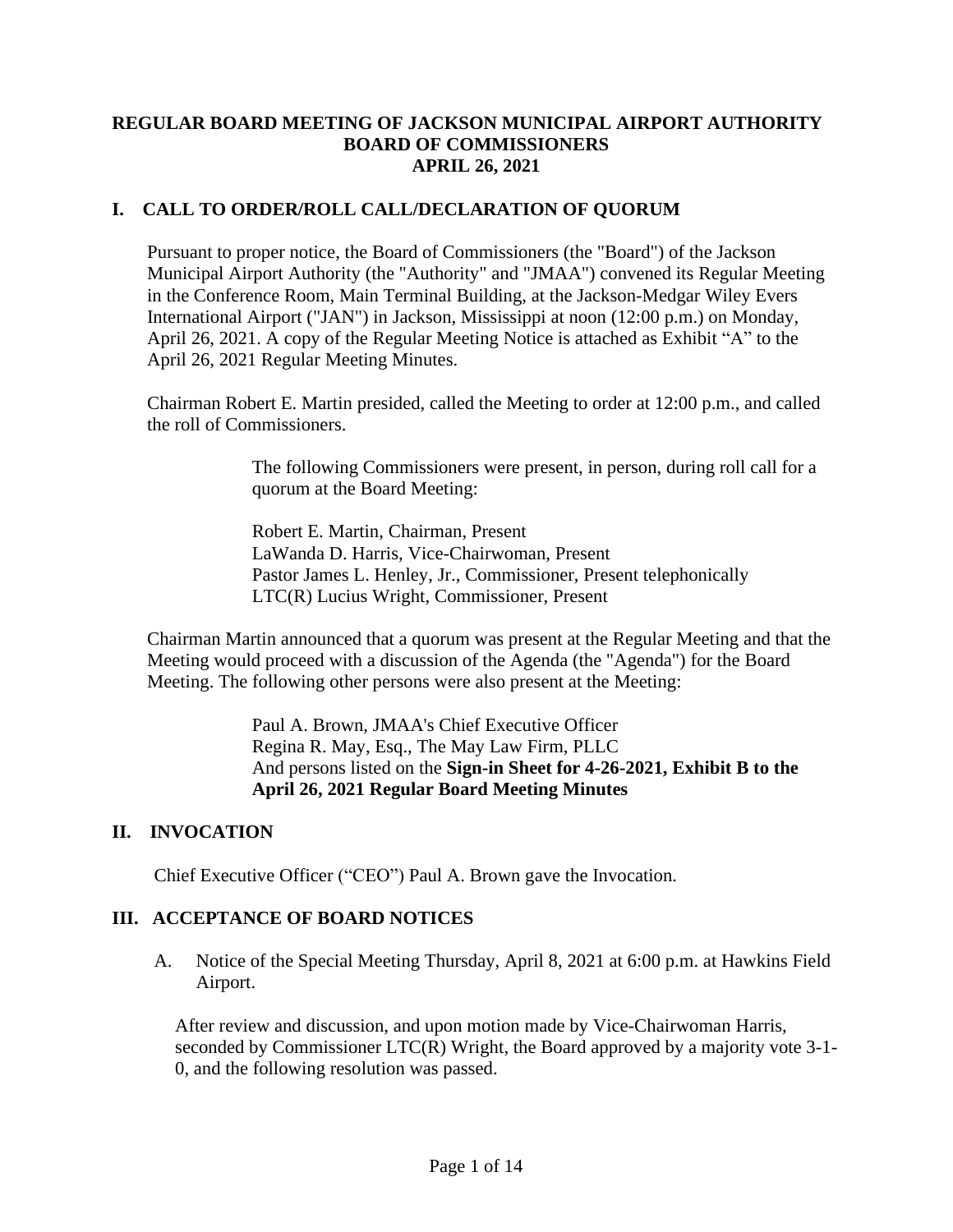### **APPROVAL OF THE NOTICE OF THE APRIL 8, 2021 SPECIAL MEETING**

#### **RESOLUTION CY-2021-44**

**RESOLVED**, that the Board hereby approves the Notice of the April 8, 2021 Special Meeting at 6:00 p.m. and directs that a copy of said notices be affixed to the Minutes of the April 8, 2021 Special Meeting.

Yeas: Harris, Martin, Wright Nays: Henley Abstentions: None

April 26, 2021

C. Amended Notice of Special Meeting Thursday, April 8, 2021 at 6:00 p.m. at Hawkins Field Airport.

After review and discussion, and upon motion made by Vice-Chairwoman Harris, seconded by Commissioner LTC(R) Wright, the Board approved by a majority vote 3-1- 0, and the following resolution was passed.

# **APPROVAL OF THE AMENDED NOTICE OF THE APRIL 8, 2021 SPECIAL MEETING**

#### **RESOLUTION CY-2021-45**

**RESOLVED**, that the Board hereby approves the Amended Notice of the April 8, 2021 Special Meeting and directs that a copy of it be affixed to the Minutes of the April 8, 2021 Special Meeting.

Yeas: Harris, Martin, Wright Nays: Henley Abstentions: None

April 8, 2021

#### **IV. APPROVAL AND EXECUTION OF MINUTES**

- A. Regular Board Meeting, Monday, March 22, 2021 with pending corrections to be submitted by Vice-Chairwoman Harris
- B. Emergency Board Meeting of the Board of Commissioners, Monday, March 29, 2021 at Hawkins Field Airport.
- C. Special Board Meeting, Thursday, April 8, 2021 at 6:00 p.m. at Hawkins Field Airport.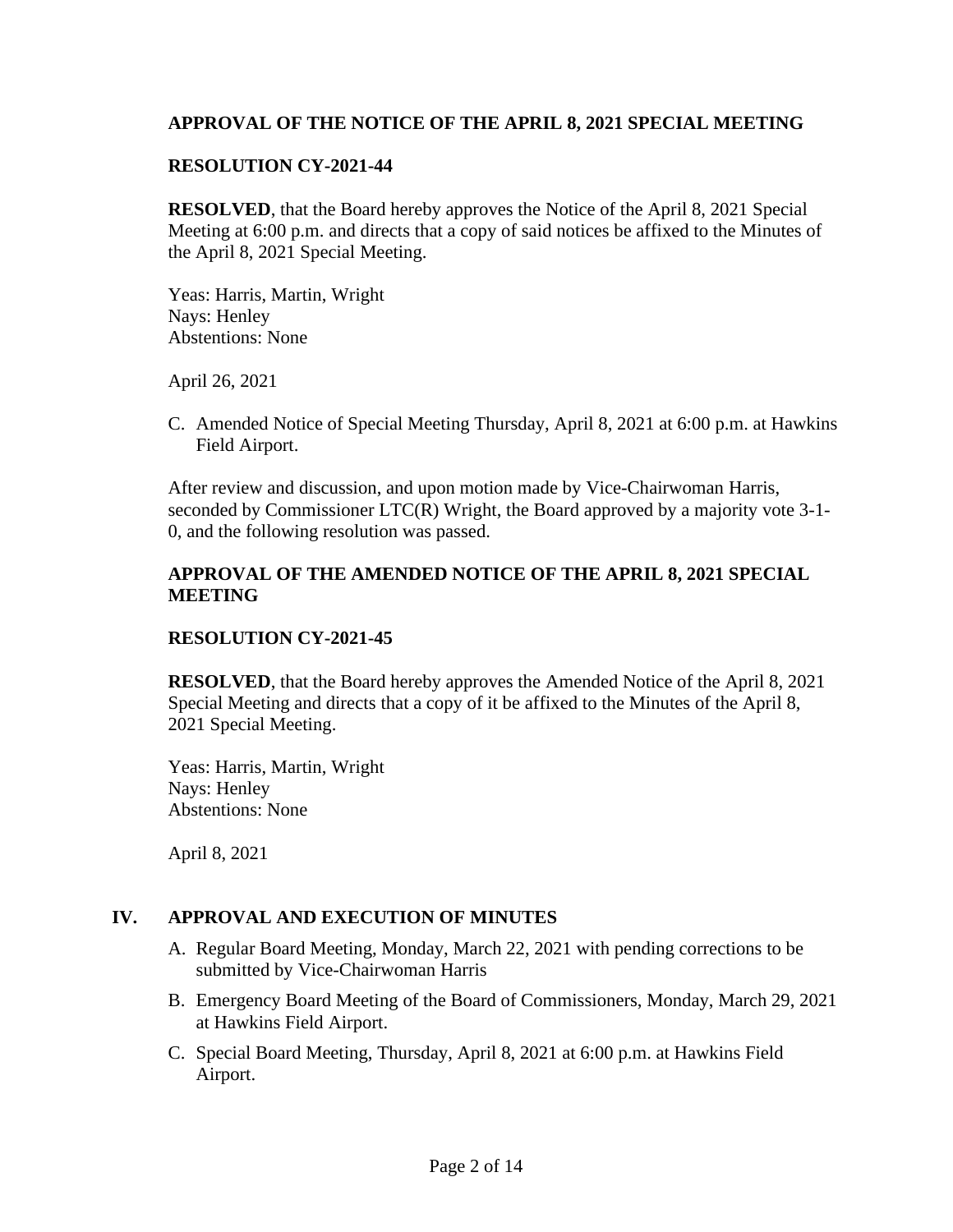After review and discussion, and upon motion made by Vice-Chairwoman Harris, seconded by Commissioner Wright, the Minutes of the March 22, 2021 Regular Monthly Board Meeting, the Minutes of the March 29, 2021 Emergency Board Meeting, and the Minutes of the April 8, 2021 Special Meeting were approved by a vote of the Commissioners present, and the following Resolution was passed.

#### **RESOLUTION CY-2021-46**

**RESOLVED**, that the Board hereby approves the Minutes of the Regular Monthly Board Meeting, March 22, 2021 (pending corrections of Vice-Chairwoman Harris to be distributed to Board of Commissioners prior to final approval), the Minutes of the Emergency Board Meeting, March 29, 2021, and the Minutes of the Special Meeting April 8, 2021, as presented are hereby approved, and directs that said Minutes be posted on JMAA's website, and filed in the appropriate Minute Book and Records of the Authority.

Yeas: Harris, Martin, Wright Nays: Henley Abstentions: None

April 26, 2021

#### **V. PUBLIC COMMENT.** None.

#### **VI. REPORTS**

- A. Report from the Chairman. There was no report from the Chairman.
- B. Chief Executive Officer
	- 1. Airport Project Manager Summary, Period Ending March 31, 2021

**…………………………………………………………………………… Page 1**

Mr. Paul A. Brown, CEO, directed the Board's attention to the Airport Project Manager Summary ("APMS"), found at pages 1-10 in the April 26, 2021 Regular Board Packet and distributed to the Board before the April 26, 2021 Regular Board Meeting. Mr. Brown addressed various questions of Commissioners regarding status of airport projects.

2. Airport Activity Statistics Report, Period Ending March 31, 2021

**…………………………………………………………………………… Page 11**

Next, Mr. Brown directed the Board's attention to the Airport Activity Statistics Report ("AASR"), found at pages 11-13 in the April 26, 2021 Regular Board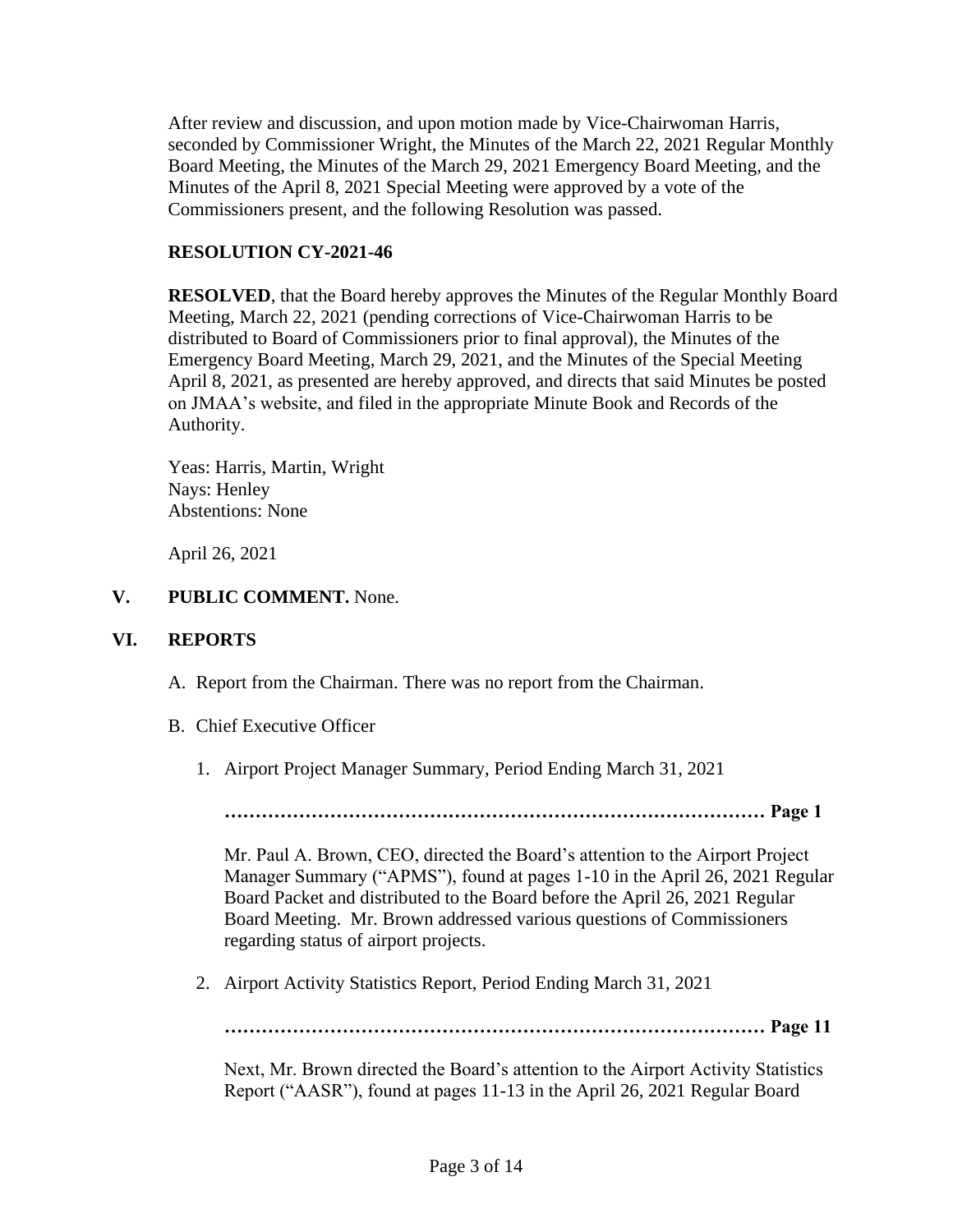Packet, and distributed to the Board before the April 26, 2021 Regular Board Meeting. The Board reviewed the Report and had no questions.

3. Disadvantage Business Enterprise ("DBE") Report

Next, Mr. Brown reported that JMAA's DBE goal for this fiscal year is 21.3%. Mr. Brown also stated that Direct and Indirect Payments to M/W/DBEs Firms for the Month of March 2021 was 45% of the Total Amount of Eligible Payments.

- 4. Staff Reports. There were no Staff reports.
- 5. Consultant Report Weeden & Associates provided a detailed report on FAA's DBE/ACDBE compliance requirements and his analysis of JMAA's compliance. Vice-Chairwoman Harris commended Mr. Kenneth Weeden on his expertise in the industry and stated that she had received training through the Weeden  $\&$ Associate's program and recommended it for other Commissioners. Commissioner LTC(R) Wright expressed an interest in obtaining the DBE compliance training.

#### VII. ACTION ITEMS

A. Financial Matters

1. Financial Reports for March 2021: a. **Balance Sheet: Approved…………………………………..Page 14**

# **RESOLUTION ACCEPTING/APPROVING THE MARCH 2021 BALANCE SHEET**

Upon motion by Vice-Chairwoman Harris, seconded by Commissioner Wright, the following Resolution was made approved by majority vote.

#### **RESOLUTION CY-2021-47**

**WHEREAS**, the Board of Commissioners (the "Board") of the Jackson Municipal Airport Authority (the "Authority") reviewed and considered the Authority's Balance Sheet for the month and period ending March 31, 2021, which is included in the Board Packet at pages 16 -18, which was distributed to the Board prior to the April 26, 2021 Regular Board Meeting.

**IT IS THEREFORE, RESOLVED** that the Board hereby accepts and approves the March 2021 Balance Sheet.

Yeas: Harris, Martin, Wright Nays: Henley April 26, 2021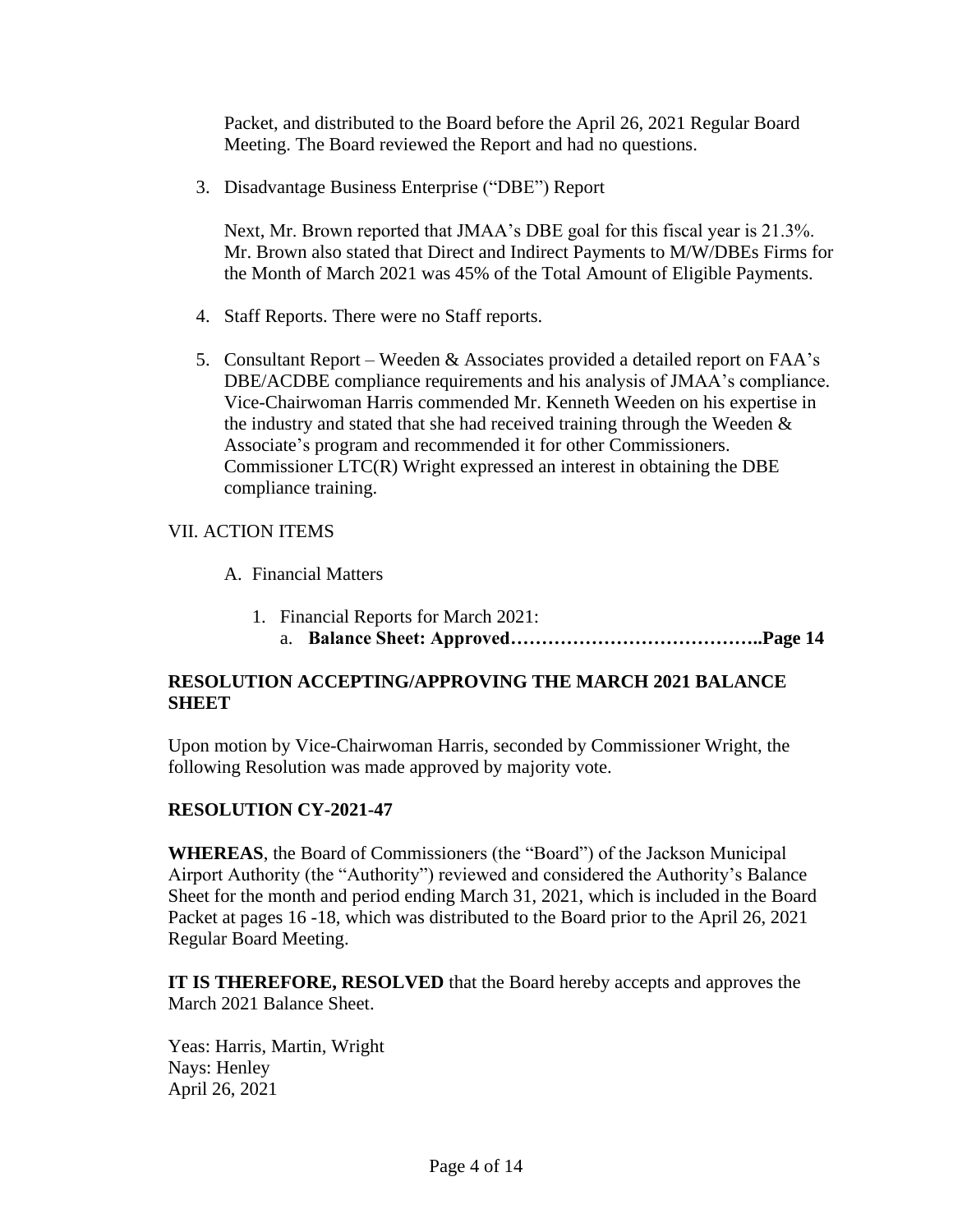# b. **Income Statement: Approved ……………………………….Page 16**

# **RESOLUTION ACCEPTING/APPROVING THE MARCH 2021 INCOME STATEMENT**

Upon motion by Vice-Chairwoman Harris, seconded by Commissioner Wright, the following Resolution was made and the approved by majority vote.

# **RESOLUTION CY-2021-48**

**WHEREAS**, the Board of Commissioners (the "Board") of the Jackson Municipal Airport Authority (the "Authority") reviewed and considered the Authority's Income Statement for the month and period ending March 31, 2021, which is included in the Board Packet at pages 16 -18, and was distributed to the Board prior to the April 26, 2021 Regular Board Meeting.

**IT IS THEREFORE, RESOLVED** that the Board hereby accepts and approves the March 2021 Income Statement.

Yeas: Harris, Martin, Wright Nays: Henley

April 26, 2021

# c. **Claims Docket: Approved…………………………………Page 19**

# **RESOLUTION ACCEPTING/APPROVING THE MARCH 2021 CLAIMS DOCKET**

Upon motion by Vice-Chairwoman Harris, seconded by Commissioner Wright, the following Resolution was made and the approved by majority vote.

# **RESOLUTION CY 2021-49**

**WHEREAS**, the Board of Commissioners (the "Board") of the Jackson Municipal Airport Authority (the "Authority") reviewed and considered the Authority's Claims Docket for the month and period ending March 31, 2021, which is included in the Packet at pages 19-25, and was distributed to the Board prior to the April 26, 2021 Regular Board Meeting.

**IT IS THEREFORE, RESOLVED** that the Board hereby accepts and approves the March 2021 Claims Docket.

Yeas: Harris, Martin, Wright Nays: Henley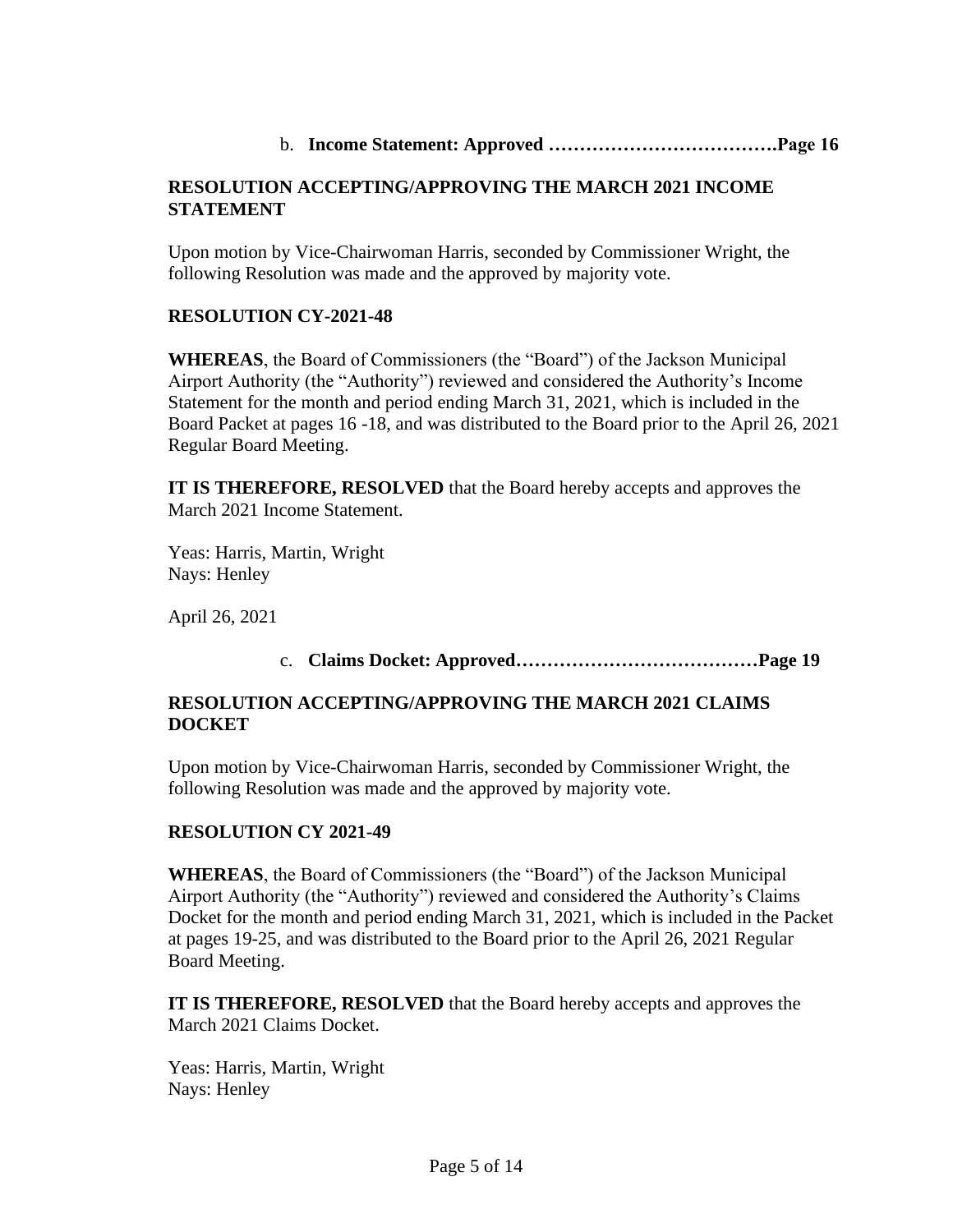- B. Construction Projects. None
- C. Procurements. None
- D. Service Agreements

# **RESOLUTION CY 2021-50**

Upon motion by Vice-Chairwoman Harris, seconded by Commissioner Wright, the following Resolution was made and the approved by majority vote.

# **RESOLUTION AUTHORIZING JMAA STAFF (i) TO PROCURE GROUP HEALTH INSURANCE AND DENTAL INSURANCE POLICIES FROM UNITED HEALTHCARE ("UHC") FOR A TERM OF TWELVE (12) CALENDAR MONTHS, EFFECTIVE MAY 1, 2021; (ii) VISION INSURANCE FOR EMPLOYEES FROM UHC FOR A TERM OF TWELVE (12) MONTHS EFFECTIVE MAY 1, 2021; AND; (iii) TO PAY THE BASE MONTHLY PREMIUM PROVIDE FOR OPTIONAL AMOUNTS FOR GROUP HEALTH AND DENTAL INSURANCE POLICIES**

**WHEREAS,** the Board has considered the request of Jackson Municipal Airport Authority ("JMAA") Staff for authority to: procure group health and dental insurance polices from United Healthcare ("UHC") for a term of twelve calendar months, effective May 1, 2021; (ii) make available to JMAA's employees through UHC vision insurance entirely paid for by JMAA's employees; and (iii) pay the base monthly premiums for the group insurance health and dental policies included in the Board Packet at pages 28-30, and was distributed to the Board prior to the April 26, 2021 Regular Board Meeting.

**WHEREAS**, the Board finds that Option Two of the Memorandum in the Board Packet, with one modification, whereby JMAA pays forty percent (40%) rather than fifty percent (50%) for employee dependents" ought to be granted.

**IT IS THEREFORE RESOLVED** that JMAA's Staff is authorized to: (i) procure group health and dental insurance polices from United Healthcare ("UHC") for a term of twelve calendar months, effective May 1, 2021; (ii) make available to JMAA's employees vision insurance through UHC entirely paid for by JMAA's employees; and (iii) pay the base monthly premiums for the group insurance health and dental policies as follow:

a. JMAA will continue to pay ninety percent (90%) of the base health insurance premium for employees; b. the employees will pay ten percent (10%) of the base health insurance premium, and c. JMAA will pay forty percent (40%) for employee dependents.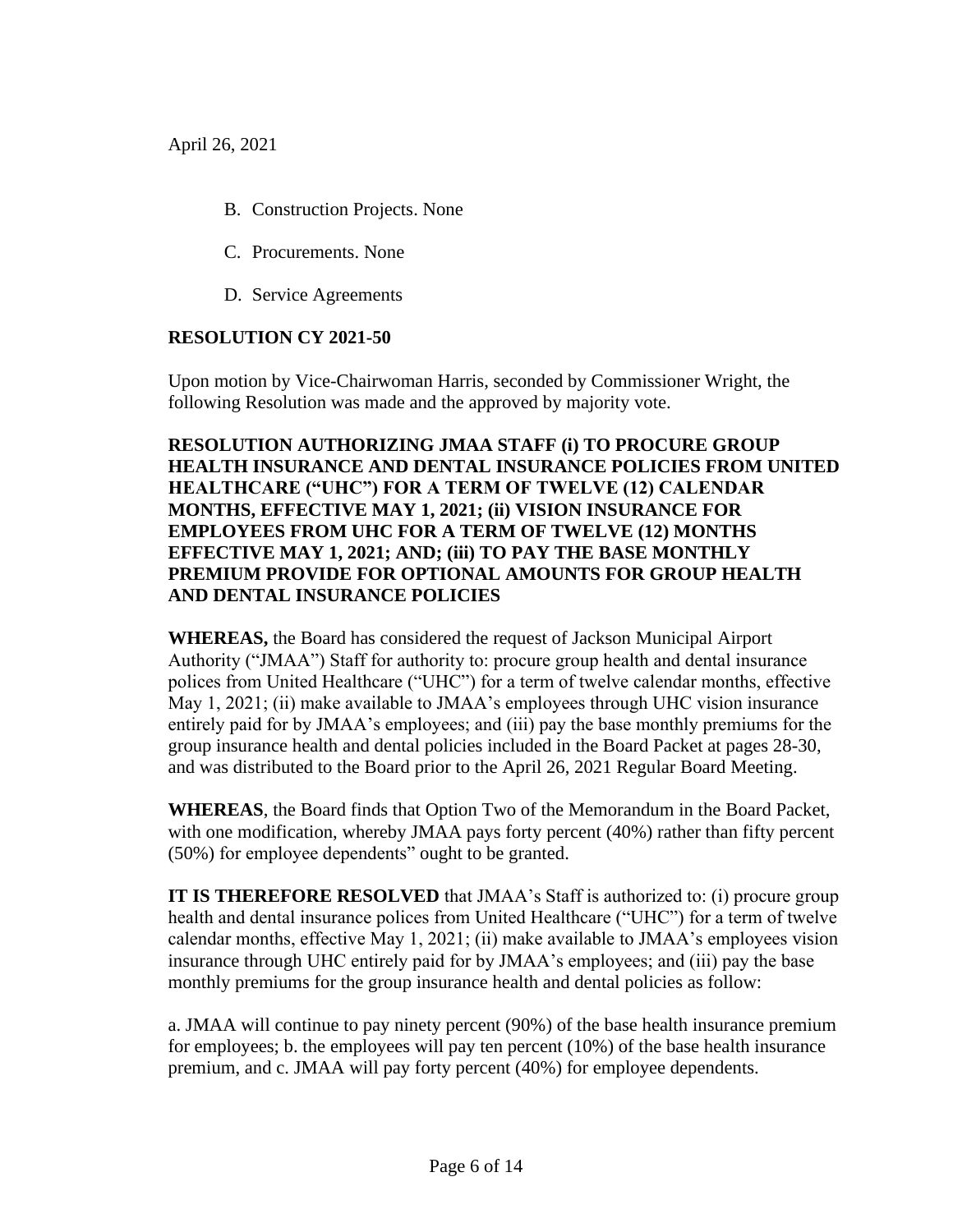**IT IS FURTHER RESOLVED** that the current plan offered to JMAA Staff remain in place, and employees who prefer an enhanced plan with greater benefits shall have the option of obtaining an enhanced plan but would have to pay the cost difference between the enhanced plan they select and the base plan paid for by JMAA.

**IT IS FURTHER RESOLVED** that JMAA employees selecting the enhanced plan for their dependents be required to pay the difference in premium for the enhanced dependents plan and the base dependents plan provided by JMAA.

Yeas: Harris, Martin, Wright Nays: None Abstentions: Henley

April 26, 2021

E. **GRANTS**. None

# F. **OTHER MATTERS**

# **1. Fiscal Year 2021 – Property Flood Insurance**

CEO Paul A. Brown recognized Von Anderson, Chief Commercial Officer ("COO") and JMAA Staff member Jerome Benjamin. COO Anderson and Staff member Benjamin reported their findings as to why JMAA's flood insurance increased by fifteen percent (15%). COO Anderson and Staff member Benjamin reported that JMAA's increase was due to a fifteen percent (15%) flood insurance increase by the National Flood Insurance Program having implemented.

Next, upon motion by Vice-Chairwoman Harris, seconded by Commissioner Wright, the following RESOLUTION was made and approved by unanimous vote.

# **RESOLUTION CY 2021-51**

# **RESOLUTION AUTHORIZING: (I) ACCEPTANCE OF THE FISCAL YEAR 2021 INSURANCE PROPOSAL BY PORTER'S INSURANCE AGENCY, INC. WITH SUPPORT FROM ARTHUR J. GALLAGHER RISK MANAGEMENT, INC. (COLLECTIVELY "JMAA INSURANCE AGENT"); (II) BINDING AND PURCHASING OF NEW POLICIES AS PRESENTED; AND ACCEPTANCE OF ANY NEW LOWER QUOTES RECEIVED BEFORE BINDING OF NEW POLICIES AS PRESENTED**

**WHEREAS,** the Board has considered the request of Jackson Municipal Airport Authority ("JMAA") Staff for authority to: (i) accept the Fiscal Year 2021 insurance renewal proposal by Porter's Insurance Agency, Inc. ("Porter's") & Arthur J. Gallagher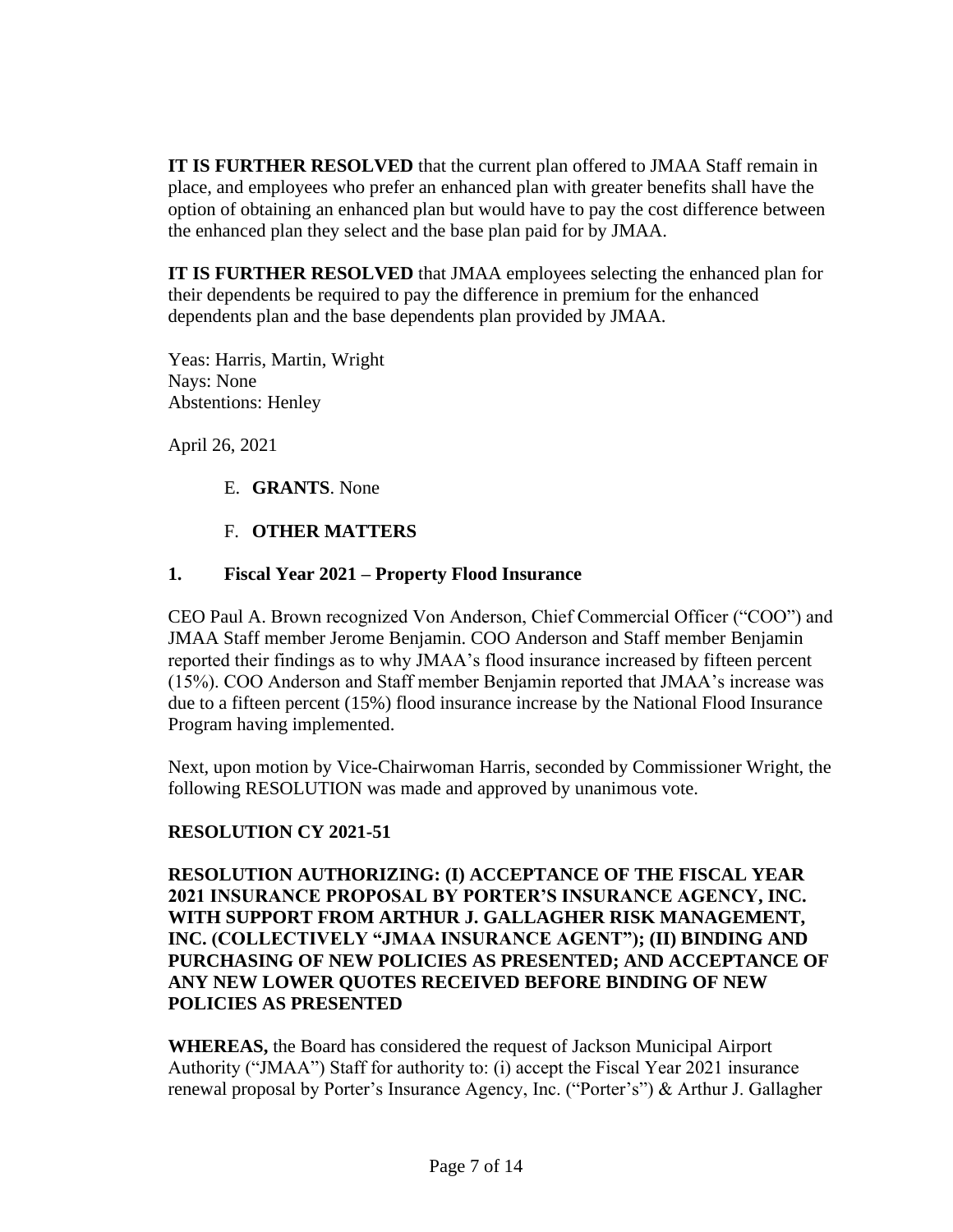Risk Management, Inc. ("Gallagher") (Porter's and Gallagher collectively, "JMAA's Insurance Agent"); (ii) bind and purchase the new policies as presented; and (iii) accept any lower quotes that JMAA's Insurance Agent may receive in time to evaluate and recommend that JMAA purchase before the new policies as presented are bound.

**WHEREAS**, the Board finds that such requests, which are explained in the Memorandum dated April 22, 2021, found at pages 31 of the Board Packet, ought to be granted.

**IT IS THEREFORE RESOLVED** that JMAA's Staff is authorized to (i) accept the Fiscal Year 2021 insurance renewal proposal by Porter's Insurance Agency, Inc. ("Porter's") & Arthur J. Gallagher Risk Management, Inc. ("Gallagher") (Porter's and Gallagher collectively, "JMAA's Insurance Agent"); (ii) bind and purchase the new policies as presented; and (iii) accept any lower quotes that JMAA's Insurance Agent may receive in time to evaluate and recommend that JMAA may purchase before the new policies as presented are bound;

**IT IS FURTHER RESOLVED**, that such insurance policy options are fully explained in the Memorandum dated April 22, 2021, found at pages 31 of the Board Packet.

Yeas: Harris, Henley, Martin, Wright Nays: None Abstentions: None

# **2. "OATS" GROUND LEASE EXTENSION**

Next, upon motion by Commissioner Wright and seconded by Vice-Chairwoman Harris, the following RESOLUTION was approved by unanimous vote.

# **RESOLUTION CY 2021-52**

# **RESOLUTION AUTHORIZING JMAA STAFF TO EXECUTE, AFTER REVIEW BY JMAA LEGAL COUNSEL, A GROUND LEASE EXTENSION WITH THE MISSISSIPPI DEPARTMENT OF FINANCE AND ADMINISTRATION - OFFICE OF AIR TRANSPORT SERVICES ("OATS") AT JACKSON-MEDGAR WILEY EVERS INTERNATIONAL AIRPORT ("JAN")**

**WHEREAS,** the Board has considered the request of Jackson Municipal Airport Authority ("JMAA") Staff for authority to execute, after review by JMAA Legal Counsel, a ground lease extension with the Mississippi Department of Finance and Administration – Office of Air Transport Services ("OATS") at the Jackson-Medgar Wiley Evers International Airport ("JAN") for 12,500 square feet of land at JAN for a one-year term at Three Thousand, Three Hundred Seventy-five Dollars (\$3,375.00).

**WHEREAS**, the Board finds that such request, which is explained in the Memorandum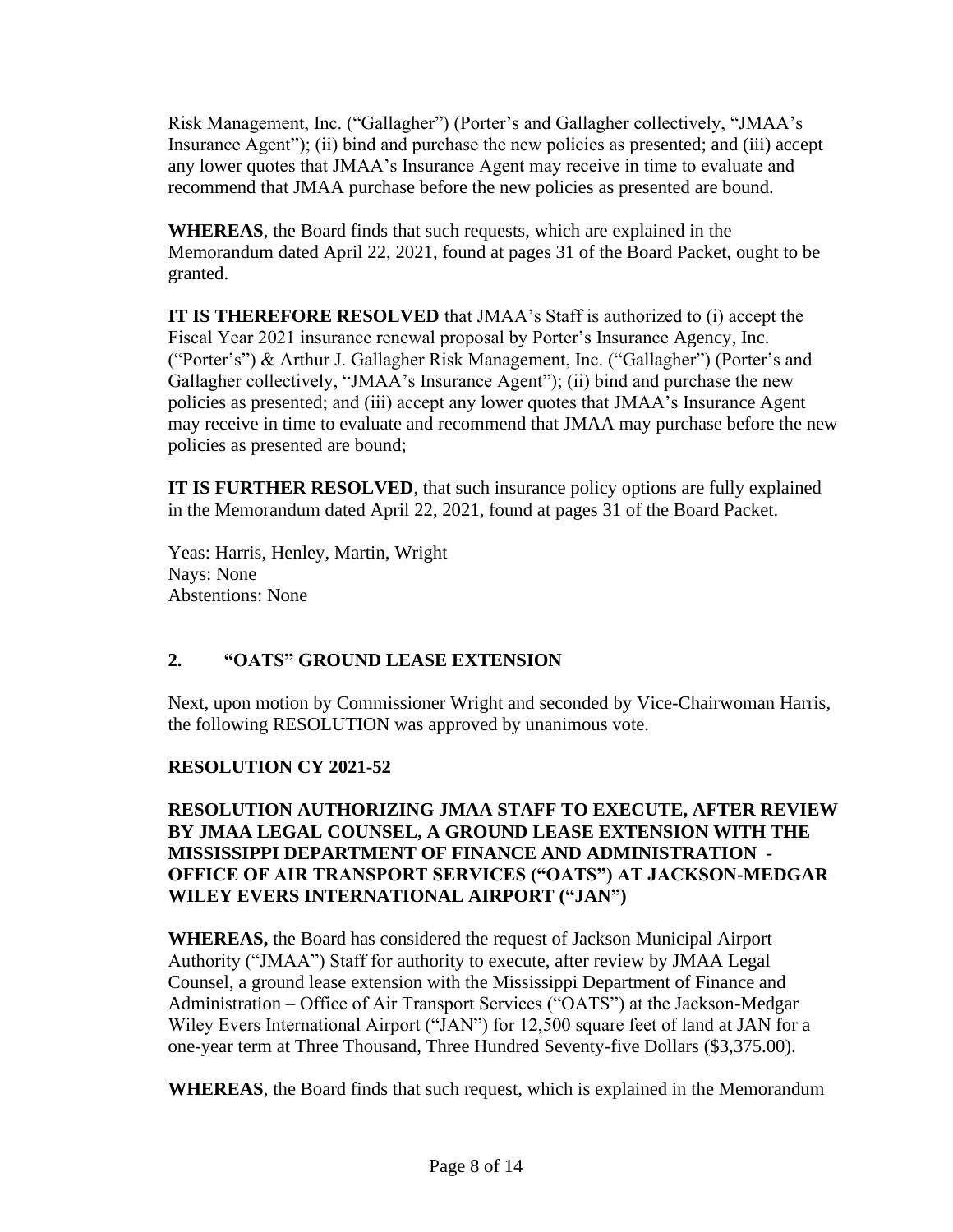dated April 22, 2021, found at pages 33-34 of the Board Packet, ought to be granted.

**IT IS THEREFORE RESOLVED** that JMAA's Staff is authorized to execute, after review by JMAA Legal Counsel, a ground lease extension with the Mississippi Department of Finance and Administration – Office of Air Transport Services ("OATS") at the Jackson-Medgar Wiley Evers International Airport ("JAN") for 12,500 square feet of land at JAN for a one-year term at Three Thousand, Three Hundred Seventy-five Dollars (\$3,375.00).

Yeas: Harris, Henley, Martin, Wright Nays: None Abstentions: None

# **3. TERMINAL SIGNAGE**

Next, upon motion by Vice-Chairwoman Harris, and seconded by Commissioner Wright the following RESOLUTION was approved by unanimous vote.

#### **RESOLUTION CY 2021-53**

**RESOLUTION AUTHORIZING JMAA STAFF TO EXECUTE, AFTER REVIEW BY JMAA LEGAL COUNSEL, A SERVICE AGREEMENT WITH HEADRICK SIGNS AND GRAPHICS TO INSTALL UPDATED EXTERIOR AIRLINE SIGNAGE TO REFLECT A NEW AIRLINE SERVICE AT JACKSON-MEDGAR WILEY EVERS INTERNATIONAL AIRPORT ("JAN") (RESOLUTION CY 2021-05)**

**WHEREAS,** the Board of Commissioners ("Board") of the Jackson Municipal Airport Authority ("JMAA") for authority to execute, after review by JMAA Legal Counsel, a service agreement with Headrick Signs and Graphics for installation of updated exterior airline signage to reflect new airline service at the Jackson-Medgar Wiley Evers International Airport ("JAN") for a cost not-to-exceed Four Thousand, Nine Hundred Seventy-two Dollars (\$4,972.00);

**WHEREAS**, the Board finds that such request, which is explained in the Memorandum dated April 22, 2021, found at pages 35-37 of the Board Packet, ought to be granted.

**IT IS THEREFORE RESOLVED** that JMAA's Staff is authorized to execute, after review by JMAA Legal Counsel, a service agreement with Headrick Signs and Graphics to install updated exterior airline signage to reflect a new airline service at the Jackson-Medgar Wiley Evers International Airport ("JAN") in an amount not to exceed Four Thousand, Nine Hundred Seventy-two Dollars (\$4,972.00).

Yeas: Harris, Henley, Martin, Wright Nays: None Abstentions: None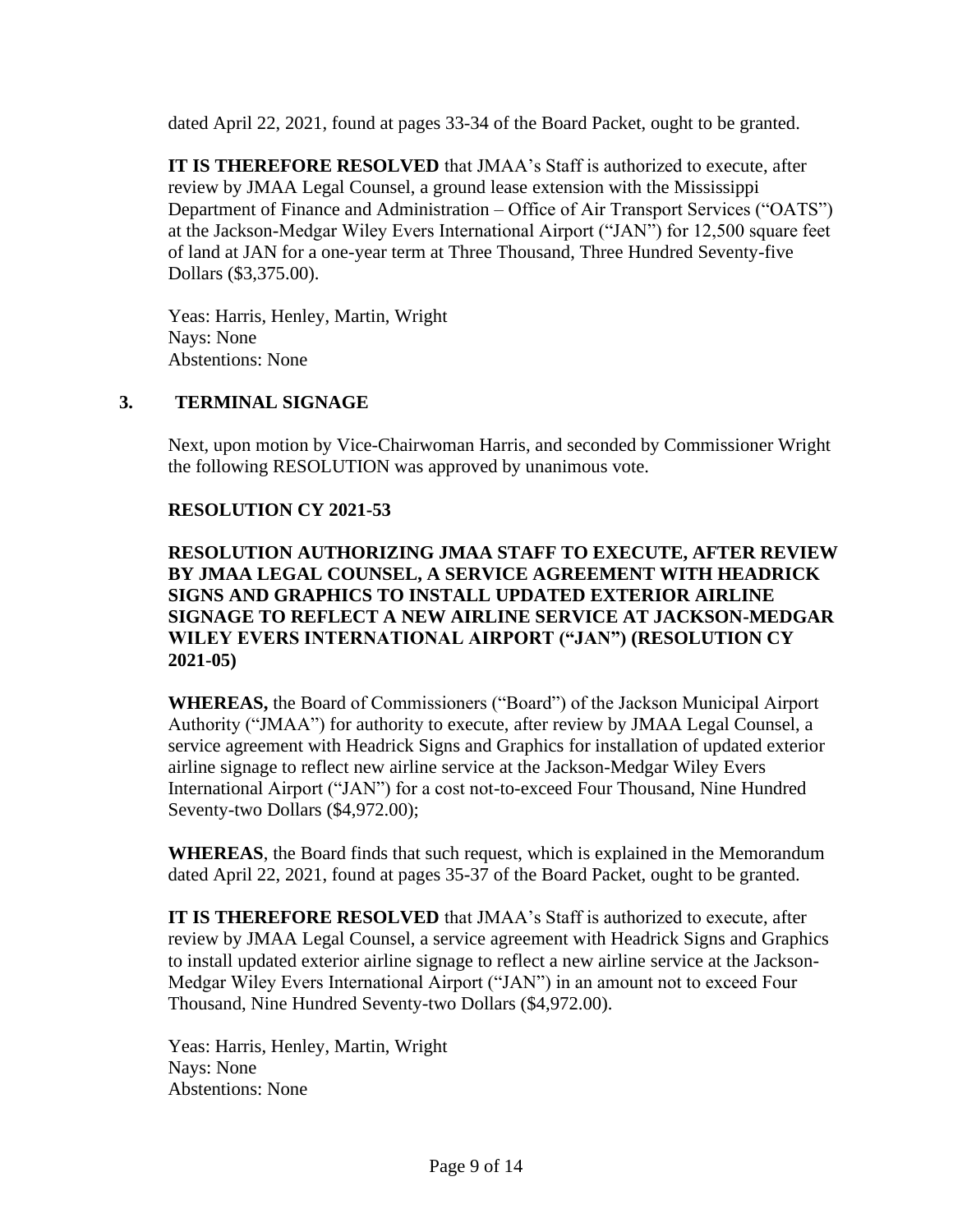#### **G. NEW BUSINESS**

#### **BOARD AND STAFF TRAVEL**

Upon motion by Vice-Chairwoman Harris and Seconded by Commissioner LTC(R) Wright, the following **RESOLUTION** was made and approved by unanimous vote.

#### **RESOLUTION CY 2021-54**

# **RESOLUTION APPROVING AND AUTHORIZING THE TRAVEL OF THE BOARD CHAIRMAN OF THE JACKSON MUNICIPAL AIRPORT AUTHORITY ("JMAA"), ROBERT E. MARTIN, AND THE CHIEF EXECUTIVE OFFICER, PAUL A. BROWN, TO ATTEND THE GLOBAL AIR SHOW LEADERS' FORUM IN DUBAI, UNITED ARAB EMIRATES, MAY 24 – MAY 26, 2021**

**WHEREAS**, the current Travel Policy for the Board ("Travel Policy") requires prior Board approval for Commissioner travel beyond the Continental United States at JMAA expense and a determination by the Board that such travel would be "extremely beneficial" to the Authority; and

**WHEREAS**, the current Travel Policy also requires prior Board approval for JMAA employee travel, including JMAA's CEO, beyond the Continental United States at JMAA expense, and a determination by the Board that such travel would be "extremely beneficial" to the Authority; and

WHEREAS, the 20<sup>th</sup> Edition of the Global Air Show Leaders' Forum will take place in Dubai, United Arab Emirates, bringing together all the aviation authorities, international industry leaders and experts, and stakeholders to discuss Safety, Digitalization, Training, and Sustainability, and COVID-19- related aviation trends and lessons learned; and

**WHEREAS**, the Global Air Show Leaders' Forum will be the first post-COVID meeting of the Global Air Show Leaders' Forum and will place particular focus on how to create the most advanced aviation facilities in the world and a sustainable recovery of the aviation industry and a multitude of aviation and economic development issues of importance to the Jackson Municipal Airport Authority ("Authority"), as set forth in the information for the 2021 Global Air Show Leaders' Forum, attached to the Minutes of the April 26, 2021 Regular Board Meeting; and

**WHEREAS,** the Board of Commissioners finds that it will be extremely beneficial to the Authority for Chairman Robert E. Martin and Chief Executive Officer Paul A. Brown to attend the 2021 Global Air Show Leaders' Forum; and

**WHEREAS**, the Board of Commissioners of JMAA therefore approves and authorizes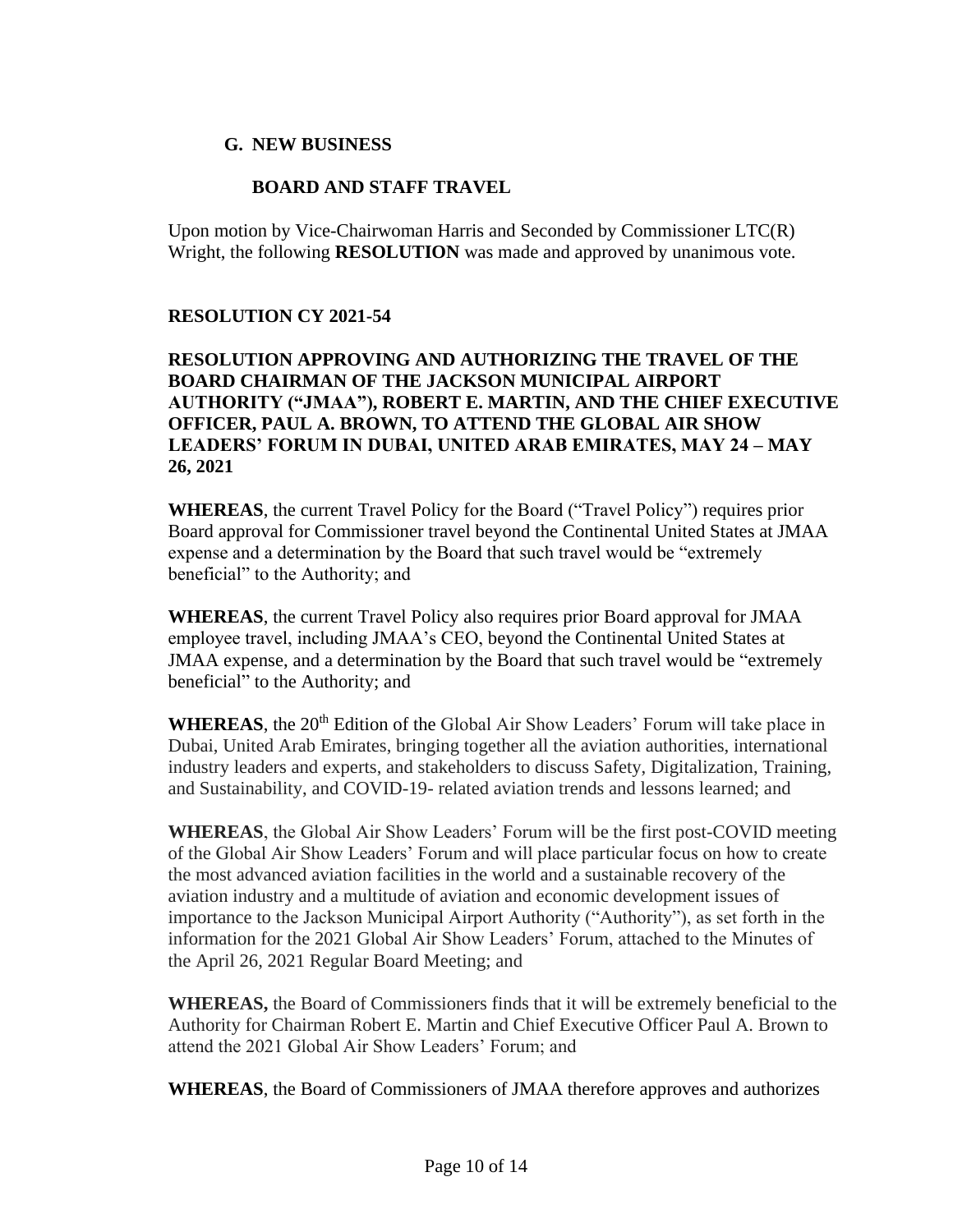the travel, lodging, and related expenses for Chairman Martin and CEO Paul A. Brown to attend and participate in the 2021 Global Air Show Leaders' Forum, travel dates from May 23 - 29, 2021, to Dubai, United Arab Emirates for the reasons cited above.

**IT IS, THEREFORE, RESOLVED** that the Board hereby finds and determines that Chairman Robert E. Martin and Chief Executive Officer Paul A. Brown's attendance at and participation in the 2021 Global Air Show Leaders' Forum, May 24 – May 26, 2021, travel dates from May 23 - 29, 2021, to and from Dubai, United Arab Emirates, will be extremely beneficial to the Authority.

**IT IS, THEREFORE, FURTHER RESOLVED** that payment and/or reimbursement of expenses for the travel, lodging, and related expenses for Chairman Robert E. Martin and Chief Executive Officer Paul A. Brown to attend and participate in the 2021 Global Air Show Leaders' Forum as described above, all in accordance with the Travel Policy for JMAA's Commissioners and JMAA's Staff, are hereby authorized and approved.

Yeas: Harris, Henley, Martin, Wright Nays: None Abstentions: None

#### **OPEN SESSION**

Next, the Board, pursuant to motion by Vice-Chairwoman Harris, seconded by Commissioner Wright, voted to close the meeting to consider the advisability of going into Executive Session.

Yeas: Harris, Martin, Wright Nays: None Abstentions: Henley

Thereafter, Chairman Martin asked all, except Mr. Paul A. Brown, CEO, and Attorney Regina May to vacate the room.

#### **CLOSED SESSION**

After discussion regarding the matters proposed to be discussed in Executive Session, Vice-Chairwoman Harris moved that the Board enter Executive Session to discuss two pending litigation matters and two personnel matters. Commissioner Wright moved to amend the Motion to include one economic development matter. Commissioner Wright seconded the motion, and the Commissioners voted to enter Executive Session for the stated purposes with the following vote:

Yeas: Harris, Martin, Wright Nays: Henley Abstentions: None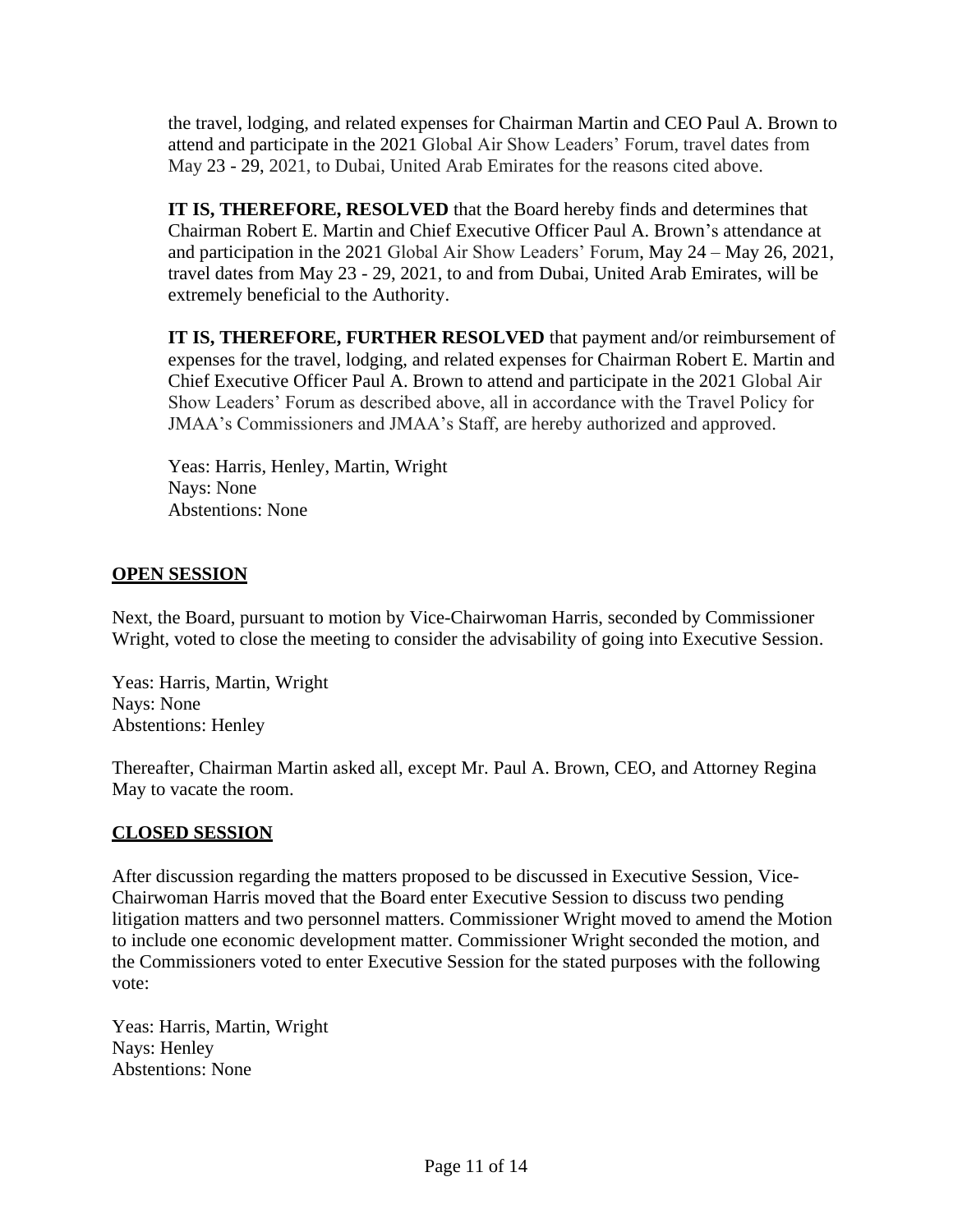The Closed Session ended at approximately 2:30 p.m.

#### **EXECUTIVE SESSION**

The Board went into Executive Session. During the Executive Session, the Board discussed: a personnel matter regarding an incumbent employee; two pending litigation matters; and an economic development matter. The Board took no action concerning the two personnel matters and the economic development matter.

Upon Motion by Chairman Martin, and seconded by Commissioner Wright, the Board authorized JMAA legal counsel to take specific action as requested by JMAA Counsel in a pending litigation matter.

Yeas: Harris, Martin, Wright, Nays: Abstentions: Henley

Upon Motion by Vice-Chairwoman Harris, seconded by Chairman Martin, the Board took the following action as to the pending litigation styled JMAA vs. E. Cornell Malone Corporation, et al.

#### **RESOLUTION CY 2021-55**

#### **RESOLUTION TO IMMEDIATELY RESOLVE JACKSON MUNICIPAL AIRPORT AUTHORITY VS. E. CORNELL MALONE CORPORATION, ET AL. MATTER ON THE BEST POSSIBLE TERMS**

**WHEREAS**, the Board of Commissioners ("Board") of the Jackson Municipal Airport Authority ("JMAA") has considered the pending litigation styled JMAA v. E. Cornell Malone Corporation, et al., as specified during Executive Session; and

**IT IS, THEREFORE, RESOLVED** that the Board authorizes JMAA Staff and counsel to immediately resolve the JMAA vs. E. Cornell Malone Corporation, et al. matter on the best possible terms, as specified during Executive Session.

Yeas: Harris, Martin, Wright Nays: None Abstentions: Henley

April 26, 2021

Upon Motion by Vice-Chairwoman Harris, seconded by Chairman Martin, the Board took the following action as to the pending litigation, Kim Farmer v. JMAA.

#### **RESOLUTION CY 2021-56**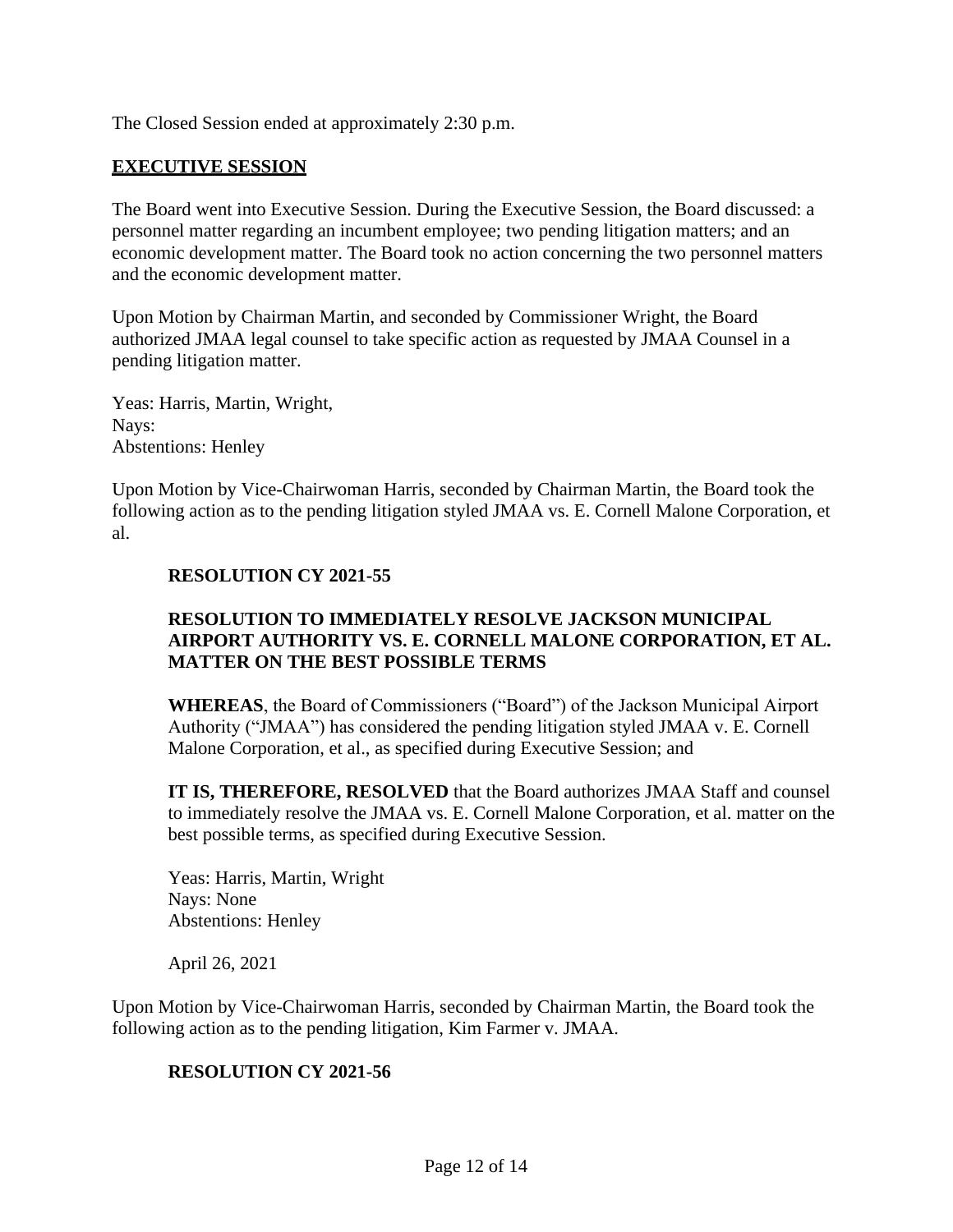# **RESOLUTION AUTHORIZING OUTSIDE COUNSEL TO TAKE SPECIFIC ACTIONS REGARDING A SPECIFIED LEGAL MATTER**

**WHEREAS**, the Board of Commissioners ("Board") of the Jackson Municipal Airport Authority ("JMAA") has considered the pending litigation regarding a former employee as specified during Executive Session; and

**IT IS, THEREFORE, RESOLVED** that the Board authorizes JMAA legal counsel to take specific action as requested by JMAA Counsel in that matter and as specified during Executive Session.

Yeas: Harris, Martin, Wright Nays: None Abstentions: Henley

April 26, 2021

Executive Session ended at approximately 2:45 p.m.

#### **OPEN SESSION**

The Board returned to Open Session. Chair Martin announced the actions taken by the Board in Executive Session as follow:

- 1. Two personnel matters were discussed during Executive Session
	- a. (The Board approved specific actions as recommended by the CEO regarding an incumbent personnel.)

Yeas: Harris, Martin, Wright

Nays: None

Abstentions: Henley

b. The other personnel matter – No action was taken.

Yeas: Harris, Martin, Wright

Nays: None

Abstentions: Henley

2. The Board authorized JMAA legal counsel to take specific action as requested by JMAA Counsel in a pending litigation matter styled Kim Farmer vs. JMAA, as specified during Executive Session.

Yeas: Harris, Martin, Wright